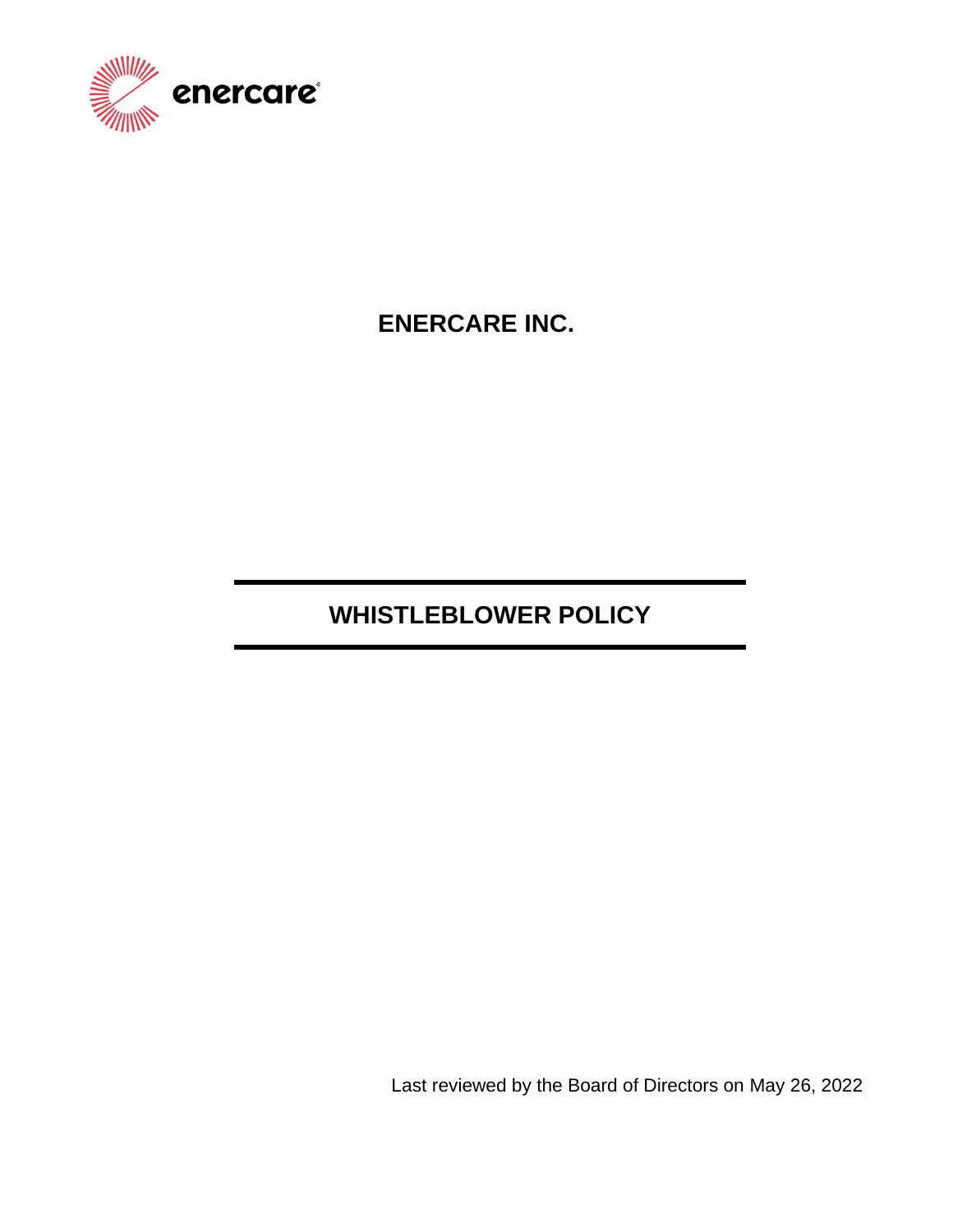## **Enercare Inc.**

## **Whistleblower Policy**

## **Application**

This Whistleblower Policy ("**Policy**") applies to all directors, officers, employees, agency staff, consultants and directly contracted persons employed (together, "persons") with Enercare Inc., its subsidiaries operating under the Enercare brand and SE Canada Inc. (together, the "**Corporation**" or "**we**"). This Policy as it applies to a subsidiary of the Corporation may be superseded by a policy specifically adopted by such subsidiary.

## **Policy**

The Corporation is committed to dealing responsibly, openly and professionally with any genuine concern persons may have about any practice, procedure or policy carried out by any person of the Corporation, any breach of the Corporation's Code of Business Conduct, any irregularity, malpractice, danger to any person or our customers, financial malpractice, breach of legal obligations or damage to the environment.

The Corporation encourages persons working with the Corporation in any other capacity to raise their concerns about any incidents of malpractice in the workplace at the earliest possible stage. Our approach to whistleblowing is to enable persons to raise their concerns internally and to disclose information they believe shows malpractice or impropriety in the first instance.

This Policy is non-contractual and, subject to applicable laws, may be changed or withdrawn at any time.

#### **Malpractice**

We encourage persons to raise their concerns internally about malpractice or impropriety. Examples of malpractice or impropriety may include but are not necessarily limited to:

- i. The commission, or likely commission, of a criminal offense;
- ii. A failure to comply with any legal or regulatory obligation;
- iii. A violation of the Corporation's Code of Business Conduct; or
- iv. Deliberate concealment relating to any of the above.

#### **Making a Disclosure**

It is our primary aim to prevent workplace malpractice from occurring in the first place. If it happens, it is our objective to prevent it from recurring. If applicable, every effort will be made to resolve the situation promptly. If this is not possible, we will take further action to fully investigate and then take appropriate action.

#### **Initial Report:**

If you have a concern about workplace malpractice, you should initially discuss it with your manager. He or she will attempt to resolve the matter as promptly as is reasonably possible.

There may be circumstances where you feel unable to approach your manager and in these circumstances you can raise your concerns via the hotline (detailed below) or directly with one of the following individuals: the President and Chief Executive Officer or the Chief Administrative and Legal Officer. They will either deal with the matter or nominate a management representative, as appropriate.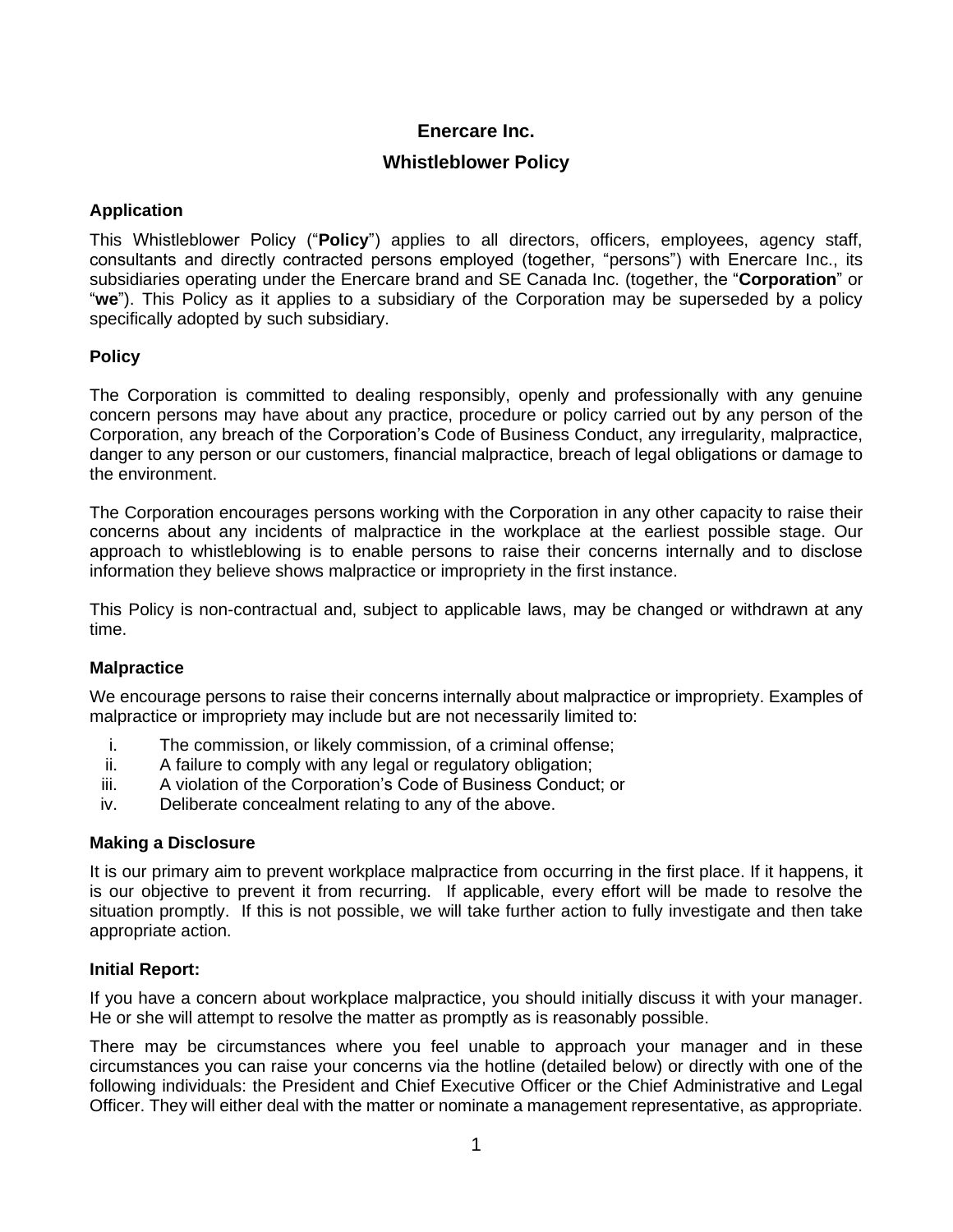Alternatively, you can raise your concerns via the following confidential hotline:

**Hotline Number**: **1.888.475.8376**. This number is confidential and will be answered by a third party provider, who will provide you with free and confidential advice on how to raise a concern at any stage. The details of your disclosure will be recorded in writing and referred confidentially to one of the above executives who will either deal with the matter or nominate a management representative to investigate. All incidents will be reported to the board of directors of the Corporation (the "**Board of Directors**").

## **Company Action:**

Upon receipt of the disclosure from you, a representative of management or the Board of Directors, as appropriate, will arrange an interview with you, in confidence, to discuss your concerns, as soon as possible. They may be supported at the interview by a Corporation representative.

## **Further Action:**

If the concern raised is found to be valid, we may take one or more of the following steps (which is a non-exhaustive list):

- i. Refer the matter to an executive officer with a view to an internal investigation being carried out;
- ii. Refer to a technical expert;
- iii. Refer the matter to the Board of Directors;
- iv. Refer the matter to the appropriate external regulatory body for further investigation; or
- v. Refer the matter to the police.

You will, unless exceptional circumstances do not permit, be told what action we have decided to take and you must treat such information in the strictest confidence. If you are dissatisfied with the way your disclosure has been dealt with, you should raise your concerns in writing to the President and Chief Executive Officer or to the Chief Administrative and Legal Officer who will further investigate your concerns.

#### **External Disclosure:**

If, after having followed the procedural steps set out above, you remain genuinely and reasonably dissatisfied with the outcome, you may raise your concern, on a confidential basis with:

- i. The relevant regulatory authority;
- ii. A member of parliament or senate; or
- iii. A professionally qualified lawyer for the purposes of obtaining legal advice.

## **Confidentiality:**

Provided you raise any concerns in good faith and not out of malice or with a view to personal gain on your part and you have reasonable grounds for believing your concerns to be true and you have complied in full with the spirit of this Policy and procedural steps set out above, the following will apply:

- i. So far as possible, your identity will not be disclosed at any time by the Corporation unless necessary for the purposes of our investigations, to obtain legal advice, or to comply with a legal or regulatory obligation. Where this is the case, you will be advised accordingly;
- ii. While every effort will be taken to ensure your identity is not disclosed, it may become necessary to identify you or become possible for third parties to deduce your identity. For this reason, no guarantee of anonymity can be given;
- iii. The Corporation will take all reasonable steps to ensure you are not subjected to any dismissal, demotion, suspension, harassment, victimization or disciplinary action as a result of raising the action; or
- iv. So far as possible, any supporting evidence relating to your concerns will be kept secure at all times.